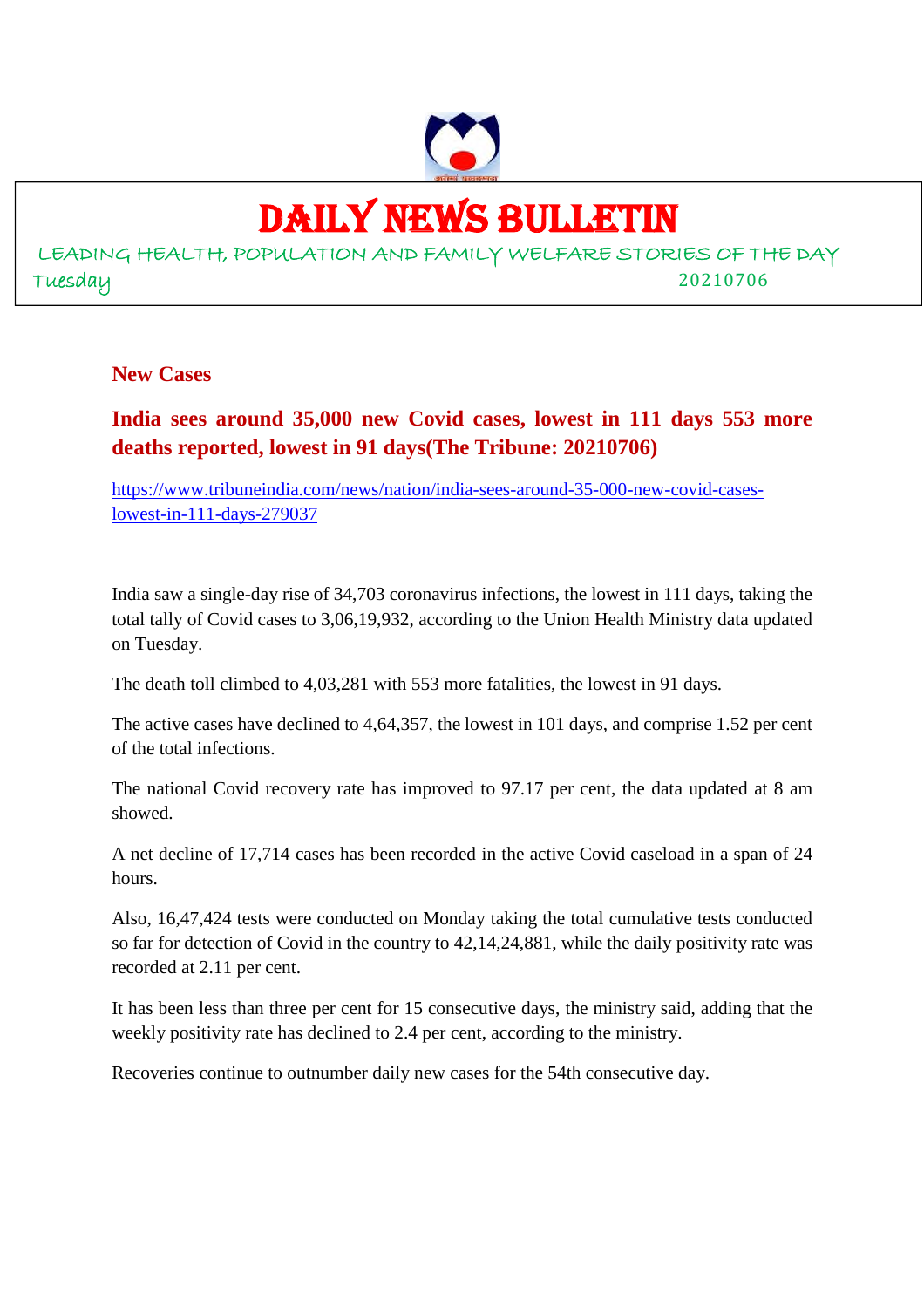The number of people who have recuperated from the disease surged to 2,97,52,294, while the case fatality rate stands at 1.32 per cent, the data stated. Cumulative vaccine doses administered so far have reached 35.75 crore under the Nationwide Vaccination Drive.

The 553 new fatalities include 106 from Maharashtra, 102 from Kerala and 67 from Karnataka.

A total of 4,03,281 deaths have been reported so far in the country, including 1,23,136 from Maharashtra, 35,434 from Karnataka, 33,059 from Tamil Nadu, 24,997 from Delhi, 22,646 from Uttar Pradesh, 17,817 from West Bengal and 16,122 from Punjab. PTI

#### **2nd wave nearly controlled**

#### **2nd wave nearly controlled, prepare for third, says Soni (The Tribune: 20210706)**

https://www.tribuneindia.com/news/amritsar/2nd-wave-nearly-controlled-prepare-for-thirdsays-soni-278999

After a meeting held to review the Covid-19 management programme, Medical Education and Research Minister Om Parkash Soni claimed that the second wave of the infections in the state has been controlled. To establish his point, he said at present only 64 patients are admitted to three government medical colleges across the state.

At the same time, Soni asked officials to gear up for the anticipated third wave of infections. "We had started preparations for the third wave long ago. We pray that the situation does not arise but in case it happens, we should be ready," he said.

The minister said so far 79,28,426 persons have been tested in the state for Covid-19 of which 3,34,065 tested positive and 5,322 lost their lives due to the disease. Talking about the district, he said 6.02 lakh people have been vaccinated so far. "The days of initial hesitation are over and now residents are coming forward to get the injection. It is a good sign," he said, adding that the state is still not getting sufficient number of vaccines from the Centre.

"The quota given to us every week is exhausted in four days only," he said.

Soni said the upcoming cancer institute at GMC would be a boon for residents of Punjab and nearby states. "At present, they have to go to PGI. With an institute opening here shortly, people will be benefited," he said, adding that the Rs120-crore project is near completion.

The meeting was also attended by Deputy Commissioner Gurpreet Singh Khaira, Commissioner of Police Sukhchain Singh Gill, Commissioner MC Malwinder Singh, Principal Government Medical College Dr Rajiv Devgan and Civil Surgeon Dr Charanjit Singh.

No death, nine test positive in Amritsar district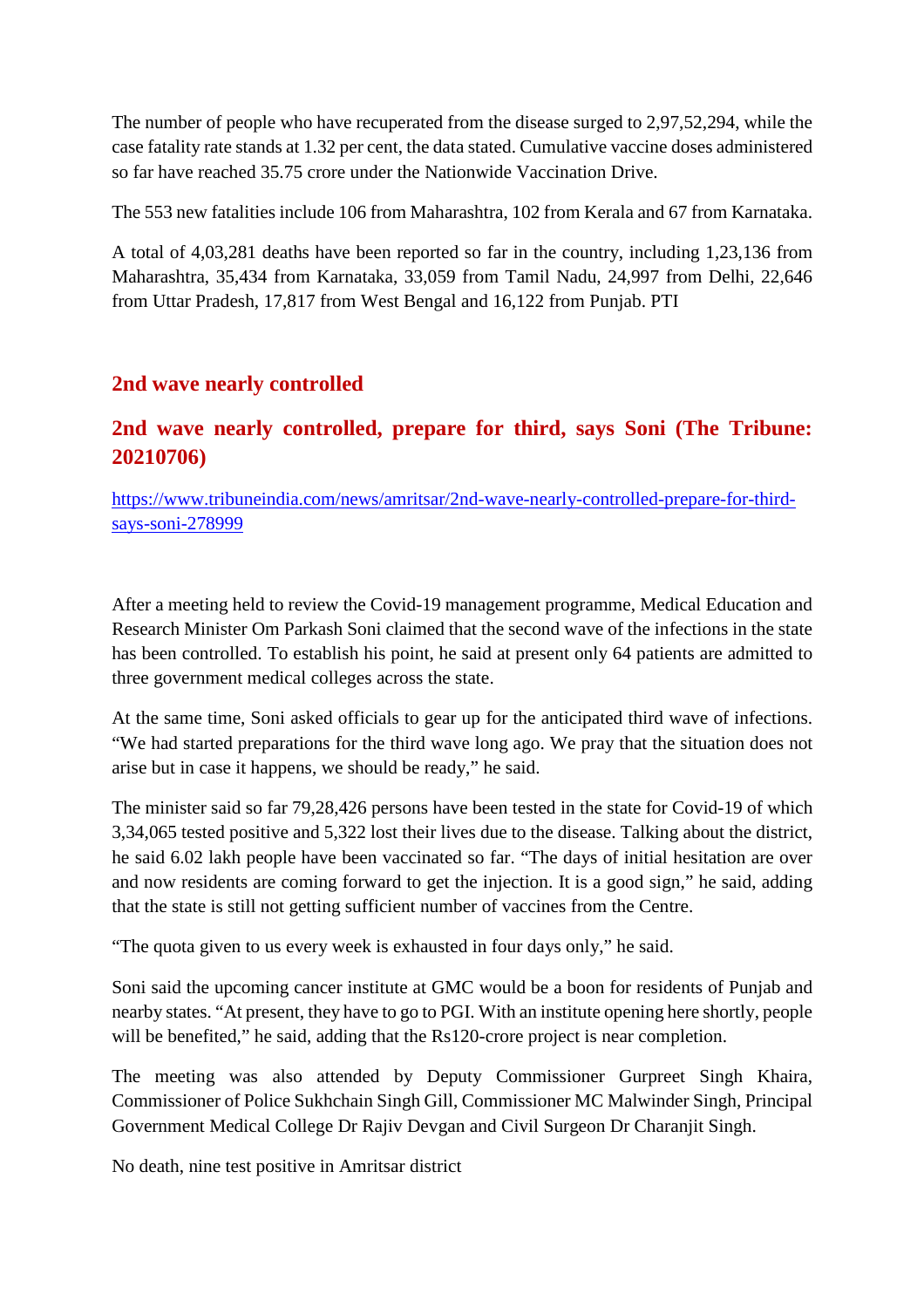Amritsar: The district Health Department has reported nine positive cases in the last 24 hours, with which the total count has increased to 46,829. The district reported no death due to the virus on Monday. The new cases include five influenza-like illness cases and four contacts of positive patients. Meanwhile, with the recovery of 30 patients, the total recovery count has increased to 45,062. The district at present has a total of 197 active cases. TNS

Tarn Taran reports no death, 3 test +ve

The district reported no death due to Covid on Monday though three persons tested positive. The toll remains at 366 and there are 56 positive cases so far of which 29 have been isolated at their respective homes. The Health Department teams collected 967 samples to be tested for Covid infection from different places on Monday. Deputy Commissioner Kulwant Singh said 624 citizens were vaccinated against the pandemic on Monday with which total number of vaccinated persons has reached 2,16,816 so far. OC

#### **Vaccine roadblock**

#### **EU should not overlook approvals granted by WHO (The Tribune: 20210706**

https://www.tribuneindia.com/news/editorials/vaccine-roadblock-278809

The EU's pick-and-choose approach will not only worsen vaccine inequity but also undermine the UN body's authority. Photo for representation only

The Covid-19 Vaccines Global Access (COVAX), an international initiative aimed at equitable access to vaccines, was launched in April 2020, a few months after the outbreak of the pandemic. Among its co-founders is the World Health Organisation (WHO), the UN agency responsible for public health across the globe. COVAX has been working with governments and manufacturers for the past over a year to ensure that the vaccines are available worldwide to rich as well as poor countries. However, the situation on the ground is far from encouraging. As per a UN report, there is a huge disparity between the vaccination rates of various countries, mainly due to supply gaps. Some nations have inoculated over 60 per cent of their population, while at the other extreme are those which have covered not even 1 per cent of their citizens.

Even as travel and trade restrictions are being eased or lifted in many parts of the world, the reluctance of several European Union (EU) nations to accept Covishield-vaccinated travellers for unrestricted movement across the region has struck a discordant note. This obstacle has prompted COVAX to urge all regional, national and local government authorities to recognise as fully vaccinated all people who have received Covid-19 vaccines that have been deemed safe and effective by the WHO and/or the 11 Stringent Regulatory Authorities (SRAs), 'when making decisions on who is able to travel or attend events'.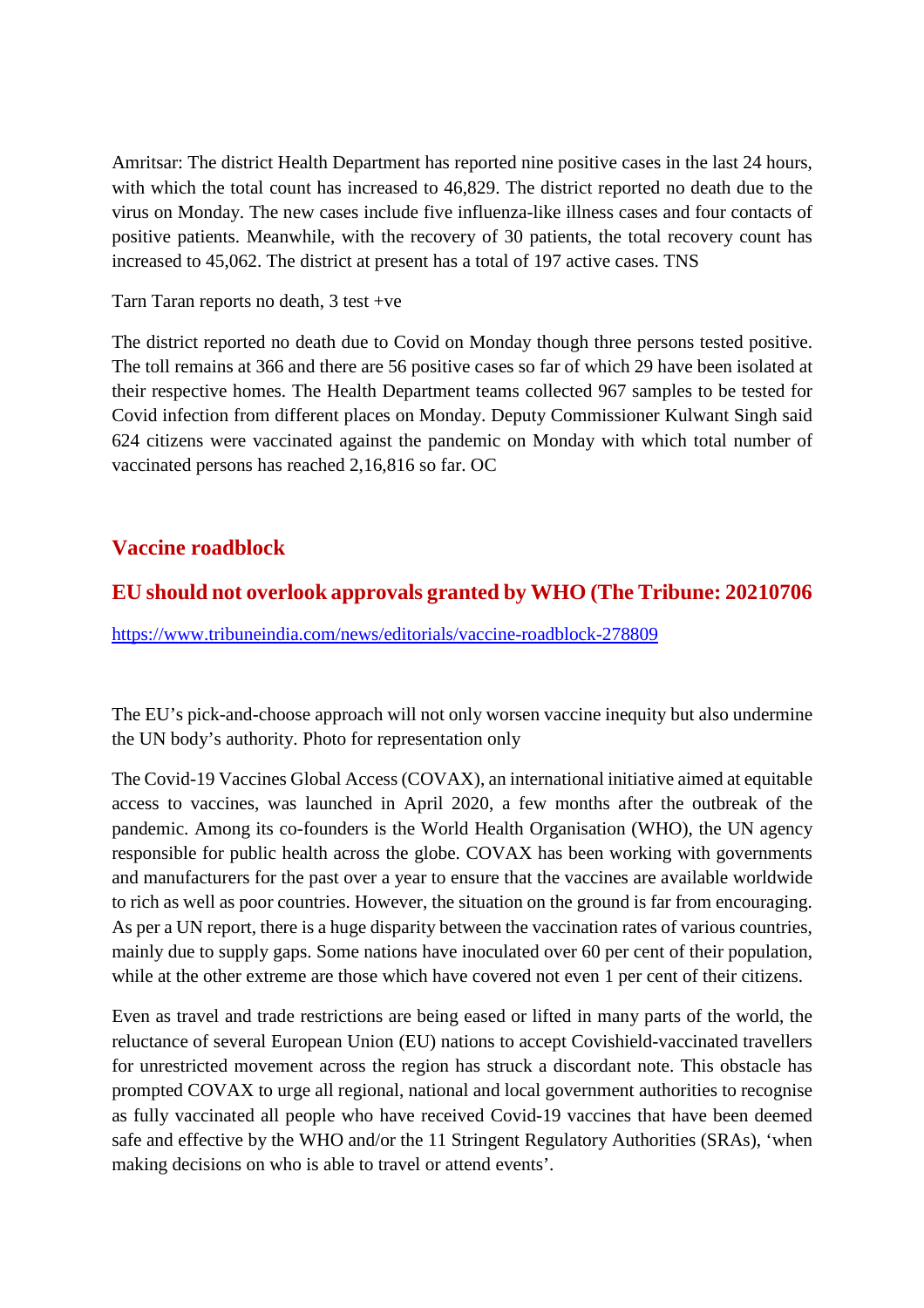The WHO emergency use listing includes Covishield, the main vaccine used in India ever since the inoculation programme began in mid-January, but it is not among the vaccines authorised by EU. The decision of the WHO and the SRAs on vaccine approvals should have worldwide acceptance, overriding the preferences of individual nations/blocs. The EU's pick-and-choose approach will not only worsen vaccine inequity but also undermine the UN body's authority. Consequently, such a parochial attitude will hamper efforts to reboot the global economy. The WHO chief has rightly said that until we end the pandemic everywhere, we will not end it anywhere. The EU, which includes some of the world's most affluent nations, should do course correction in the best interests of humankind.

#### **Poverty challenge**

#### **Return of India's poverty challenge (Hindustan Times: 20210706)**

https://epaper.hindustantimes.com/Home/ArticleView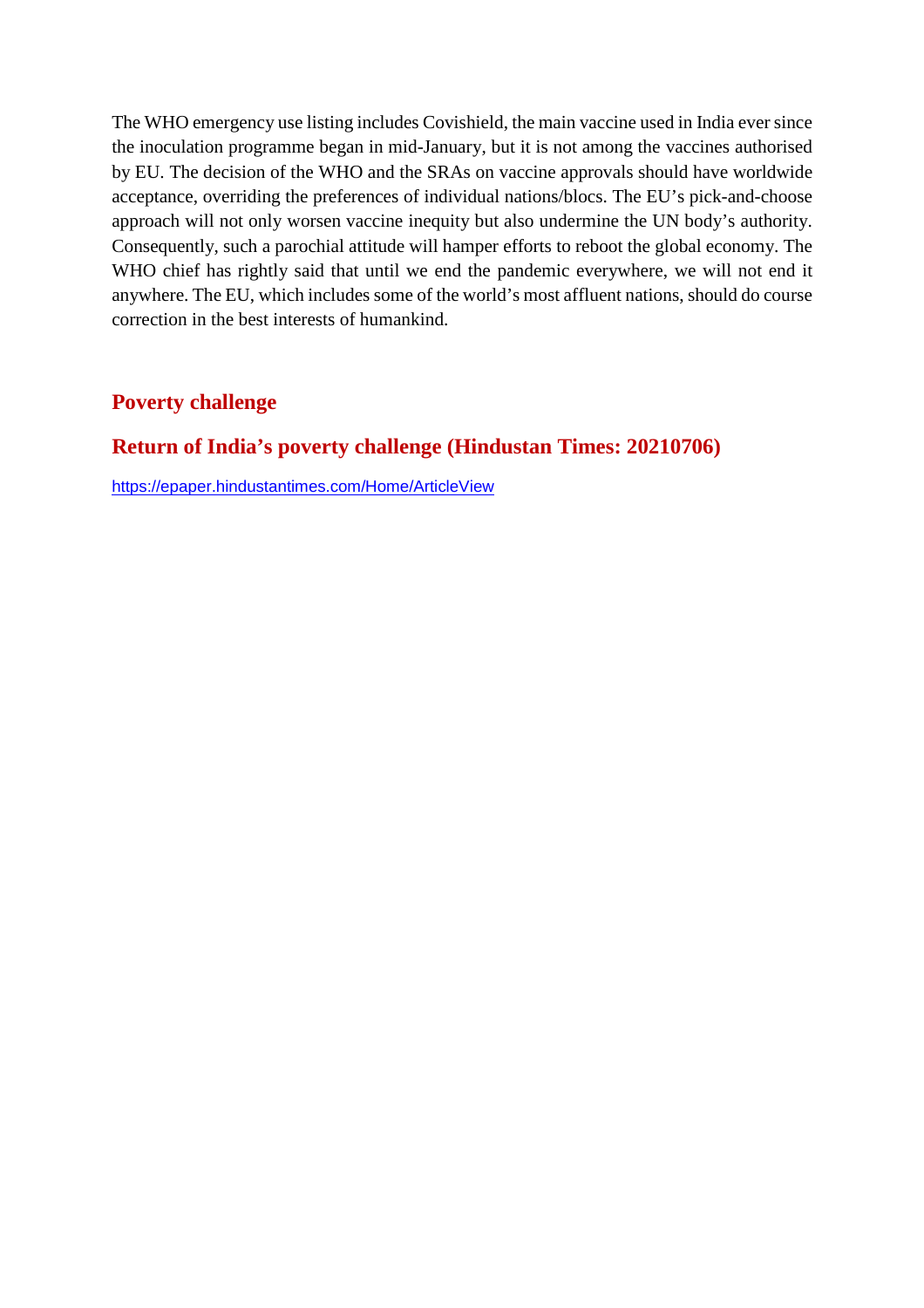## Regional inequalities have worsened during the post-reform period

The Gross State Domestic Product (GSDP) of Bihar was almost the same as that of Gujarat in 1990-91. By 2018-19, the latest period for which we have Gujarat data, the state's GDP was two times the combined GSDP of Bihar and Jharkhand. This trend holds even when a larger comparison of India's southern and western states' GSDP is made with the traditional laggard states, often dubbed together as BIMARU (Bihar, Madhya Pradesh, Rajasthan and Uttar Pradesh). The increasing divergence in GSDP has translated itself into diverging living standards as well. Per capita GSDP estimates capture this inequality well. Per capita GSDP of industrialised states such as Gujarat or Tamil Nadu is three to five times more than that of laggards such as Uttar Pradesh and Bihar.



## Growing demands on the budgets of the poor

What the per capita GSDP type numbers do not capture well is the aspiration-driven sense of deprivation in the economy today. Thanks to the removal of restrictions on private production and consumption in the post-reform period, there are no limits to private consumption today. This was not the case before 1991. For example, foreign exchange restrictions put a limit on the number of foreign holidays even a rich family could take. Similarly, there was only a limited pool to choose from when it came to buying vehicles. None of that holds today. The 'have-nots' increasingly aspire to consume like the 'haves', thanks to what is termed as demonstration effect by economists. To be sure, liberalisation also has ushered in some sort of equality. Only a handful of Indians had telephones at the beginning of the 1990s. Today, even smartphones are hardly a preserve of the rich. While the rich spend more on procuring better gadgets, there is no class divide in the quality of service being provided. This also means that the budgetary burden could be disproportionately higher on the poor at times. Extra consumption of mobile data for home-based learning (more so when there is more than one child) is a good example of this. Official statistics of household expenditure, which are now a decade old, might not capture these realities and their implications for the poor. While the basic challenge of food, shelter and clothing still remain important for a lot of Indians, the ability or the lack of it, to partake in what can be referred to as the "aspiration economy" is bound to be an important driver of both consumer and political psychology going forward



## Has India seen retrogression on poverty front?

The first warning bell on this count came much before the Covid-19 pandemic. In November 2019, findings of the 2017-18 Consumption Expenditure Survey (CES), the first large sample round after 2011-12, were leaked in the media. Because official statistical agencies in India do not publish income data, CES is the basis of ascertaining poverty and inequality levels. The leaked findings suggested that average monthly per capita consumption expenditure (MPCE) levels had fallen between 2011-12 and 2017-18 in real terms, something which had never happened in four decades. The government scrapped the report citing data quality issues, also a first in the country's history. A reduction in MPCE levels entailed a rise in poverty levels. The subsequent slowdown in the economy - GDP growth went down from 8.3% in 2016-17 to 4% in 2019-20 - even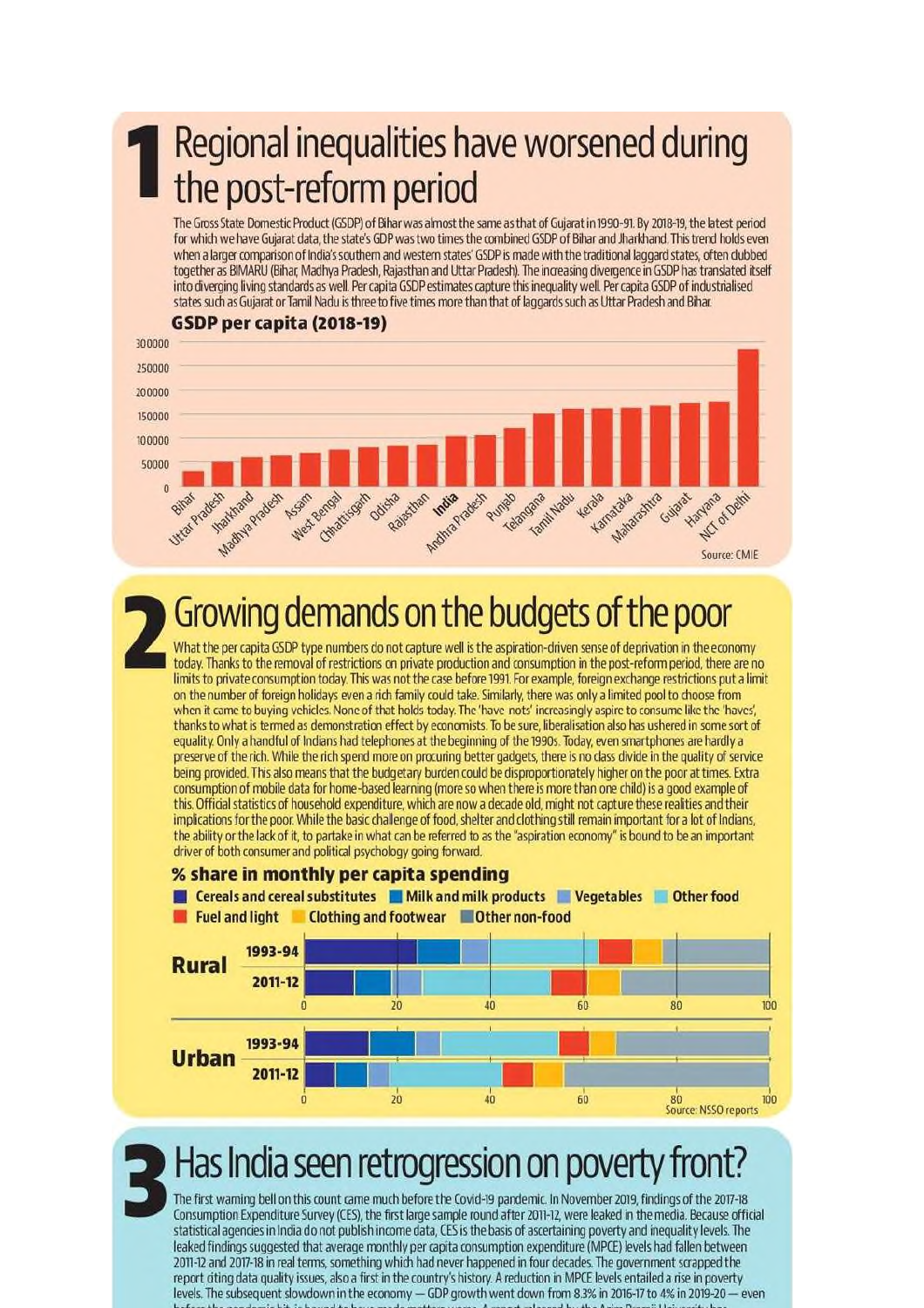

This is the second of a four-part data journalism series on three decades of economic reforms. The first part (scan the QR code) looked at growth performance in the reform period. The third part will look at the Indian economy's relationship with the world economy.

#### **By Roshan Kishore**

When Narendra Modi guided the Bharatiya Janata Party (BJP) to a parliamentary majority in 2014 – the first time a party received a majority in the Lok Sabha in 30 years – the word aspirations entered the political economy lexicon with a bang. The larger idea was simple. The first two decades of economic reforms delivered gains in terms of poverty reduction front. But the fruits of economic reforms had not been shared equally across class and region. The new regime believed that the time was ripe to improve living standards with a two pronged policy approach: higher growth and enhanced welfare enhancements. The idea could have worked had the first part of the plan not failed. A pre-Covid slowdown followed by the pandemic's economic shock is likely to have derailed even the gains on poverty front and triggered a sharp increase in inequality. Business as usual is not an option anymore. Here are four charts which explain this.

#### **Delta Variation (The Asian Age: 20210706)**

http://onlineepaper.asianage.com/articledetailpage.aspx?id=15692230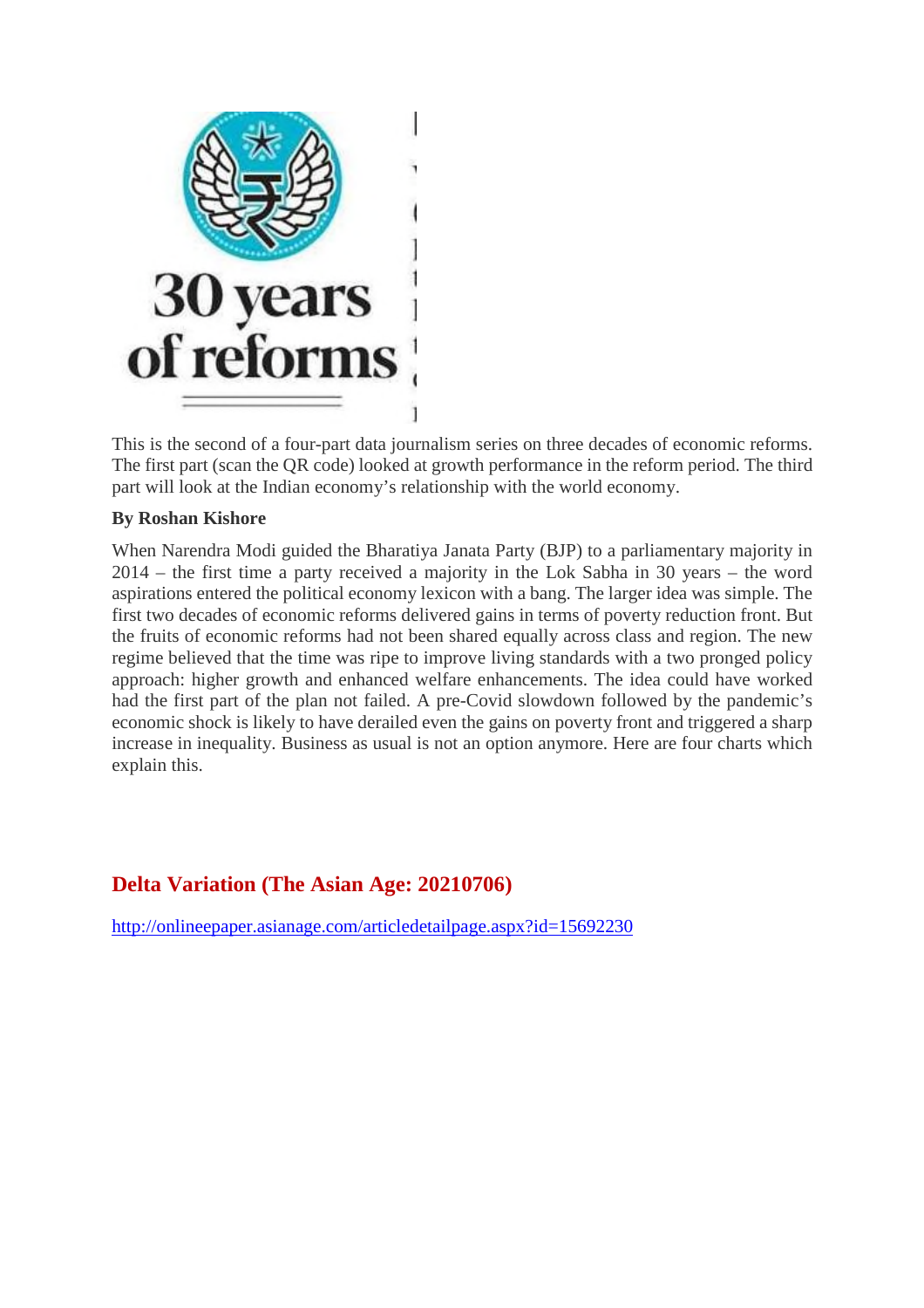## Delta variant 8 times less sensitive to vaccine antibodies, says study

New Delhi, July 5: The Delta variant of coronavirus is eight times less sensitive to antibodies<br>generated by vaccines as compared to the original strain that came from China's Wuhan, according

to a new study.<br>The study, which was<br>conducted on more than 100 healthcare workers<br>(HCWs) at three centres in India, including Sir Ganga Ram Hospital (SGRH) here, found that the<br>B.1.617.2 Delta variant not only dominated vaccinebreakthrough infections with higher respiratory<br>viral loads compared to non-Delta infections (CT value of 16.5 versus 19). but also generated greater transmission among the fully vaccinated HCWs.

The collaborative study, "Sars-Cov-2 B.1.617.2 Delta Variant Emergence and Breakthrough: Vaccine Collaborative Study," from India with scientists from



People, flouting Covid-19 appropriate behaviour, visit a crowded Sarojini Market area in New Delhi on Monday  $-PTI$ during the ongoing coronavirus pandemic.

Cambridge Institute of<br>Therapeutic Immunology and Infectious Disease is yet to be peer-reviewed. It revealed that in vitro,

the Delta variant approximately eight-fold less sensitive to vaccine elicited antibodies compared to Wuhan-1.

"Across all scenarios

considered, our results<br>suggest the Delta variant is both more transmissible and better able to evade prior immunity<br>elicited by the previous infection compared to previously circulating lineages," the findings of the study read.

Dr Chand Wattal, the

chairperson of the of Clinical Institute Microbiology and Immunology at SGRH,<br>said, "From this study, it appears that we have<br>miles to go before we sleep in case of Covid-19 pandemics. These mutations are bound to happen if we lower our guard and allow ourselves to fall prey to this virus, giving it an opportunity to multiply."<br>"This is a straight eve-

opener to the fully vaccinated people that you cannot lower your guard in the name of vaccination. The virus is on the prowl, still looking for its prey. This mutant has come back with enhanced spike proteins for attachment to the lung epithelial cells, which have provided it with a much higher capacity to infect many more people than the<br>strain," he said. Wuhan

 $-PTI$ 

#### **CoWin (The Asian Age: 20210706)**

http://onlineepaper.asianage.com/articledetailpage.aspx?id=15692462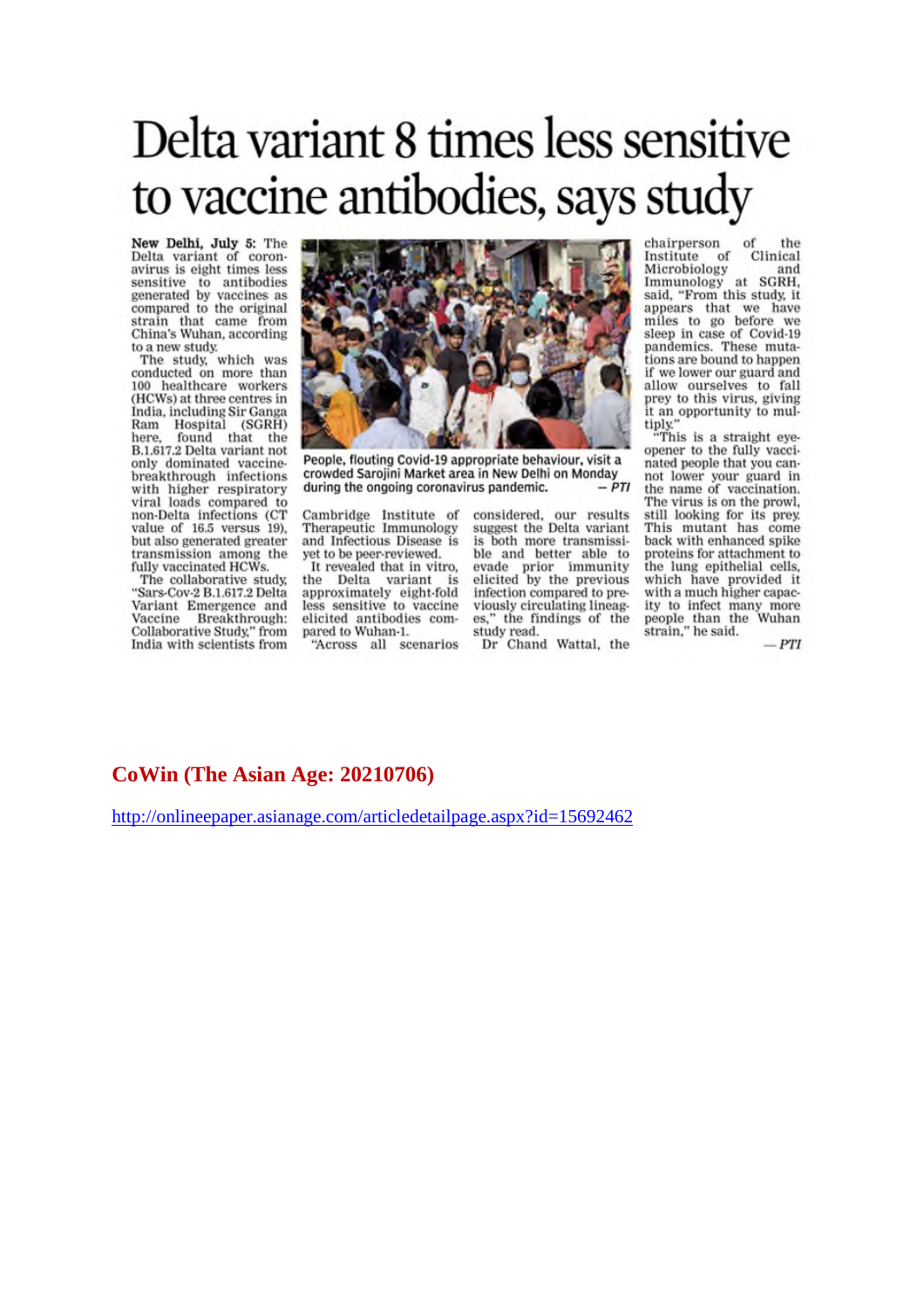# **PM: India to make CoWIN** available to all countries

Less than 40K new cases of Covid were reported in last 24 hours

#### **VINEETA PANDEY** NEW DELHI, JULY 5

Less than 40,000 daily new cases of Covid-19 were<br>reported in the last 24 hours in India while the fatalities due to the virus came down to 723. This is the eighth consecutive day when less than 50,000 daily cases have been<br>reported.

India's active caseload now constitutes 1.58 per cent of the total cases and daily positivity rate has come down to 2.61 per cent.

The Union health ministry said the country's Covid-19 vaccination coverage has exceeded 35.28 crore.

Meanwhile, on Monday, India offered its CoWin platform for online registration of vaccination and certification to the world "as a digital public good to combat Covid-19."

Addressing the CoWin Global Conclave, Prime Minister Narendra Modi said the CoWin platform is being made an open source and "will be available to any and all countries." He said with nearly 200 million users, the<br>'Aarogya Setu' app is a readily available package for the developers.

"There is no parallel to such a pandemic in a hun-



Police personnel detain a BJP activist during a protest over alleged fake vaccination in Kolkata on Monday. - PritamBandyopadhyay

dred years. Experience shows that no nation, however powerful that nation is, can solve a challenge like this in isolation. We have to work together and move ahead together. Guided by the approach of 'One Earth, One Health,' humanity will certainly overcome this pandemic, the PM said.

He added that India adopted a completely digital approach while planning its vaccination strat-

egy.<br>"Secure and trustworthy proof helps people to establish when, where, and by whom they have been vaccinated. Digital approach also helps in tracking the usage of vaccination and minimises the wastage," he said.

Sources said the CoWin Global Conclave was organised to share the success story of the<br>CoWin digital platform, which forms the technological backbone of India's Covid-19 vaccination drive.

The ministry of external affairs (MEA) made arrangements for international participation at the conclave, in which over 140 countries participated. Close to 400 delegates from these countries, besides representatives from European Commission and UN offices in India, participated.

## **Bihar govt eases** curbs; colleges, gyms to reopen

Patna, July 5: The Nitish Kumar government in<br>Bihar on Monday allowed reopening of colleges, universities and senior sections in schools,<br>besides easing several other curbs that are in place as part of the Covidinduced lockdown clamped on the state two months ago.

The announcement to the effect was made by the chief minister on his Twitter handle

after he chaired a meeting of the high-powered crisis management group which reviewed the Covid situation in the state.

According to detailed guidelines issued by the home department later, the next phase of unlock begin will from Wednesday, July 7, and<br>remain in force for a month. During the period, lessons will be imparted in schools for students of classes XI and XII with not more than 50 per cent attendance and the same will be applicable to colleges, universities and technical institutes.

PTI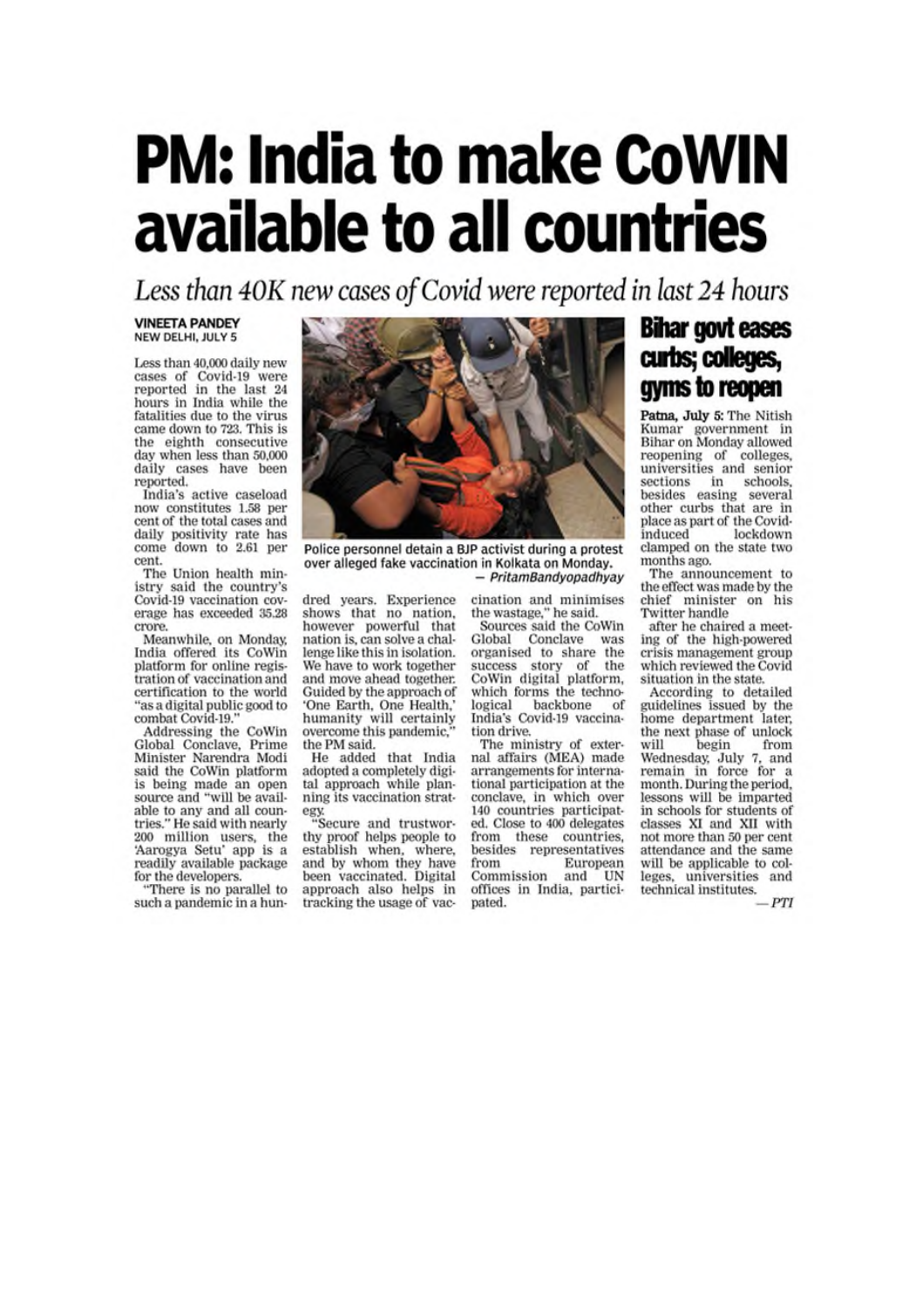#### **Coronavirus live updates**

### **Coronavirus live updates | After topping list of active cases for two months, Bengaluru Urban falls to second place (The Hindu: 20210706)**

https://www.thehindu.com/news/national/coronavirus-live-july-6-2021 updates/article35161154.ece

From June 21 to 30, 5.57 million daily doses were administered on average. However, to vaccinate all adults by December 31, 8.39 million doses need to be administered daily on average from now on.

After the introduction of the new COVID-19 vaccine policy, the inoculation rate has increased significantly in India. From June 21 to 30, 5.57 million doses were administered every day on average, the highest for any 10-day period since the vaccination drive started.

#### **Vaccination**

#### **Vaccination in 11 educational institutions in Mangaluru and Puttur(The Hindu: 20210706)**

https://www.thehindu.com/news/national/karnataka/vaccination-in-11-educationalinstitutions-in-mangaluru-and-puttur/article35159913.ece

On the eight day of the drive to vaccinate students and staff at educational institutions, vaccination will be held in 11 colleges in Mangaluru and Puttur

#### **COVID-19 vaccination rate**

### **Data | COVID-19 vaccination rate hits record pace in last 10 days of June (The Hindu: 20210706)**

https://www.thehindu.com/data/data-covid-19-vaccination-rate-hits-record-pace-in-last-10 days-of-june/article35156740.ece

To vaccinate all adults by December 31, 8.39 million doses need to be administered daily on average

After the introduction of the new COVID-19 vaccine policy, the inoculation rate has increased significantly in India. From June 21 to 30, 5.57 million doses were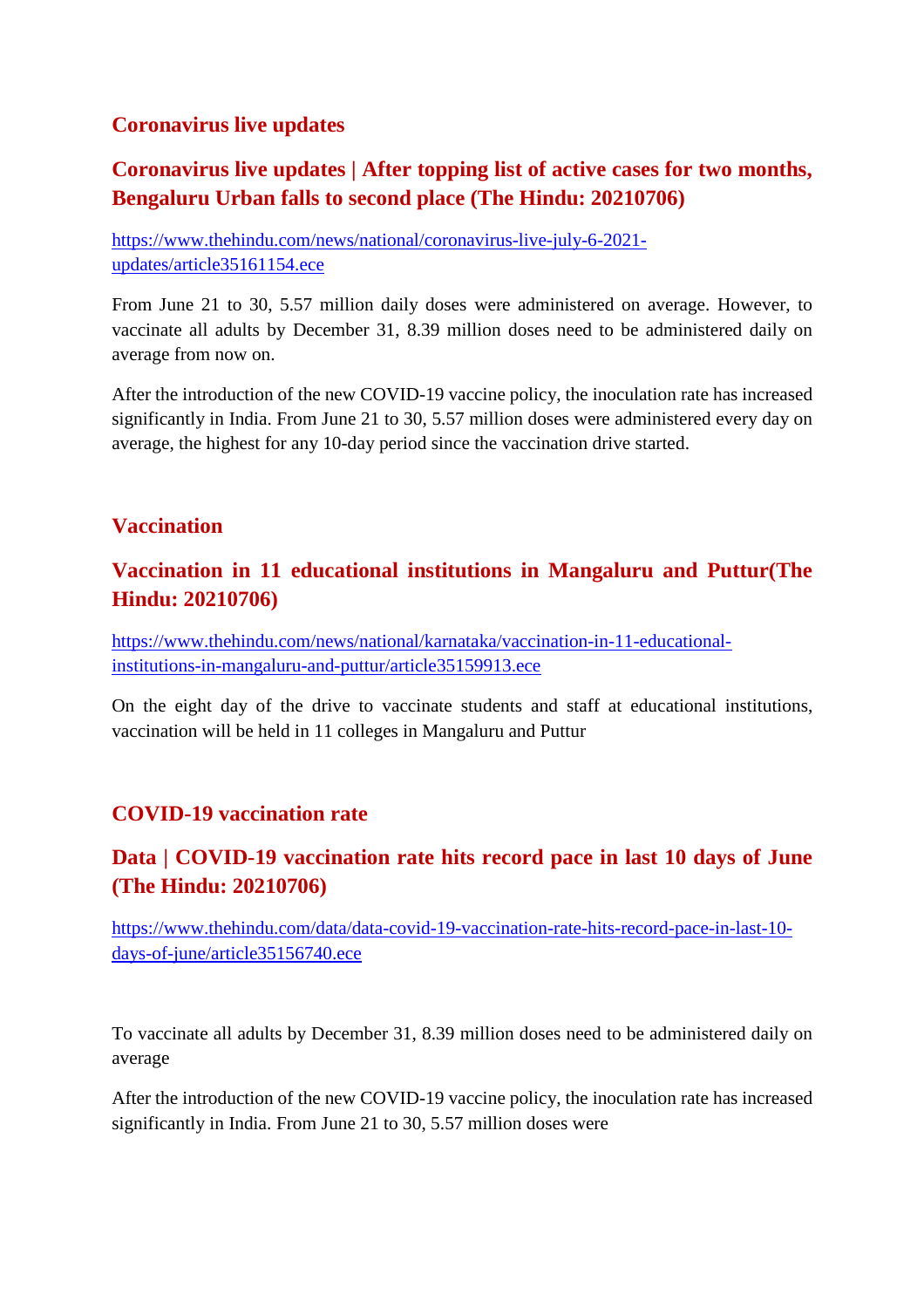#### **AstraZeneca doses sees highest antibody boost: Oxford study**

## **AstraZeneca doses sees highest antibody boost: Oxford study (The Hindu: 20210706)**

https://www.thehindu.com/sci-tech/health/ten-month-gap-between-astrazeneca-doses-seeshighest-antibody-boost-oxford-study/article35019890.ece

Ten month gap between AstraZeneca doses sees highest antibody boost: Oxford study

Study also reported reduced common adverse events after the second dose

Two doses of the AstraZeneca vaccine administered 44-45 weeks apart generated nearly four times the level of antibodies than when the doses were given 8-12 weeks apart, says a report by the Oxford Vaccine Group, the

#### **Basic skincare guide for diabetics**

#### **Basic skincare guide for diabetics (The Indian Express: 20210706)**

https://indianexpress.com/article/lifestyle/life-style/basic-skincare-guide-for-diabetics-7059444/

Over 75 per cent of people around the world suffer from type 2 diabetes-related skin problems. Diabetes can cause new skin problems and worsen the old ones, said Dr Rinky Kapoor, consultant dermatologist, The Esthetic Clinics

diabetes and skincare, indianexpressSkincare is essential when you have conditions like diabetes. (Source: Getty Images/Thinkstock)

Diabetes is no longer a disease of the select few, it has now become a mainstream lifestyle disease that has affected millions (men, women and children) around the world. The imbalanced sugar levels in the blood can adversely affect many organs of the body, including the skin. Most people with diabetes or pre-diabetic condition notice some recurring skin issues or have skin disorders at some point in their life. In some cases, the changes on the skin can be an indication of the onset of diabetes or if you already have diabetes, it means that your dosage needs to be adjusted, mentioned Dr Rinky Kapoor, consultant dermatologist, cosmetic dermatologist and dermato-surgeon, The Esthetic Clinics.

What causes skin problems in diabetics?

Over 75 per cent of people around the world suffer from type 2 diabetes-related skin problems. Diabetes can cause new skin problems and worsen old ones, said Dr Kapoor.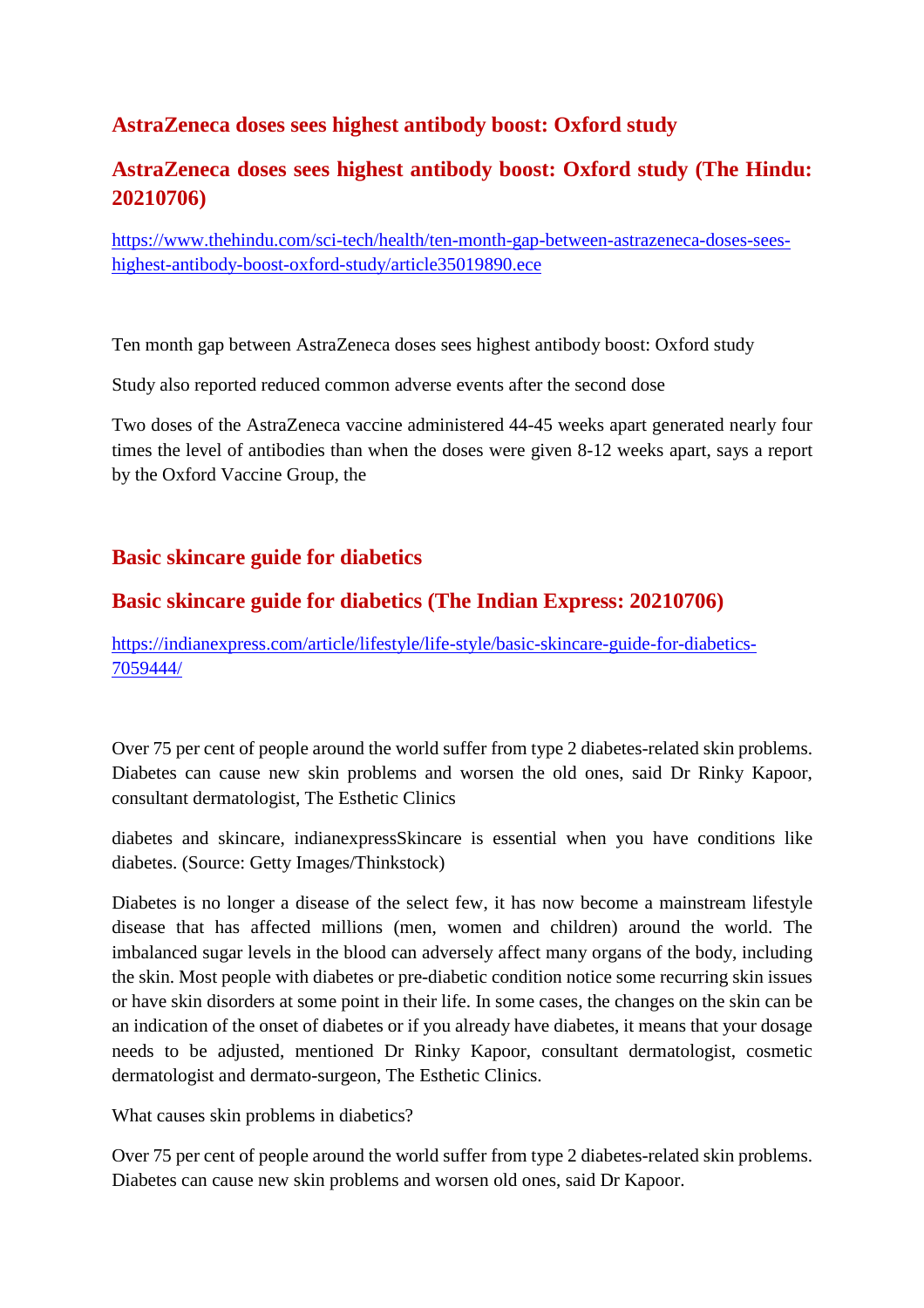\*High blood glucose because of diabetes leads to poor blood circulation in the body, thus the blood vessels and nerves do not get enough blood and nutrients and as a result, the white blood cells lose their ability to fight infections.

\*Decreased blood circulation reduces the skin's ability to heal and damages skin collagen thus robbing skin of its ability to 'bounce' back.

\*Damaged skin cells lose the ability to function well and the skin experiences increased sensitivity to temperature and pressure.

Know the changes in your skin

The positive news is that with little awareness you can contain the skin issues in the early stages while also protecting your body from further damage because of the condition. Some common skin conditions in people with diabetes are:

Dry, irritated, red, and itchy skin

diabetes, skincare Skin issues in diabetes are quite common. Here's what you need to know. (Source: Getty Images/Thinkstock)

Increased blood sugar leads to the body draining fluid from skin cells in order to produce urine, which in turn makes the skin dry and cracked. Another reason for dry skin is diabetic neuropathy i.e. damage to the never endings, especially of legs and feet. Dry skin tends to become itchy and when we itch, it leads to cracks on the skin, providing an easy opening for infectious elements to enter the skin leading to inflammations, redness, and irritation on the skin.

#### Fungal infections

Fungal infections can happen to anybody but people with diabetes are more prone to it. Red, itchy rash accompanied with blisters and scales appears on the folds and warm areas of the body such as in between toes, in the fold of elbows or the armpits, corners of mouth etc. The common fungal infections in diabetic people are candida albicans, ringworm, athlete's foot, jock itch, and recurring vaginal yeast infection.

#### Bacterial infections

People with diabetes suffer from more bacterial infections than normal people. Boils, folliculitis, styes on eyelids, carbuncles, and infections around the nails are common in diabetic people.

#### Necrobiosis Lipoidica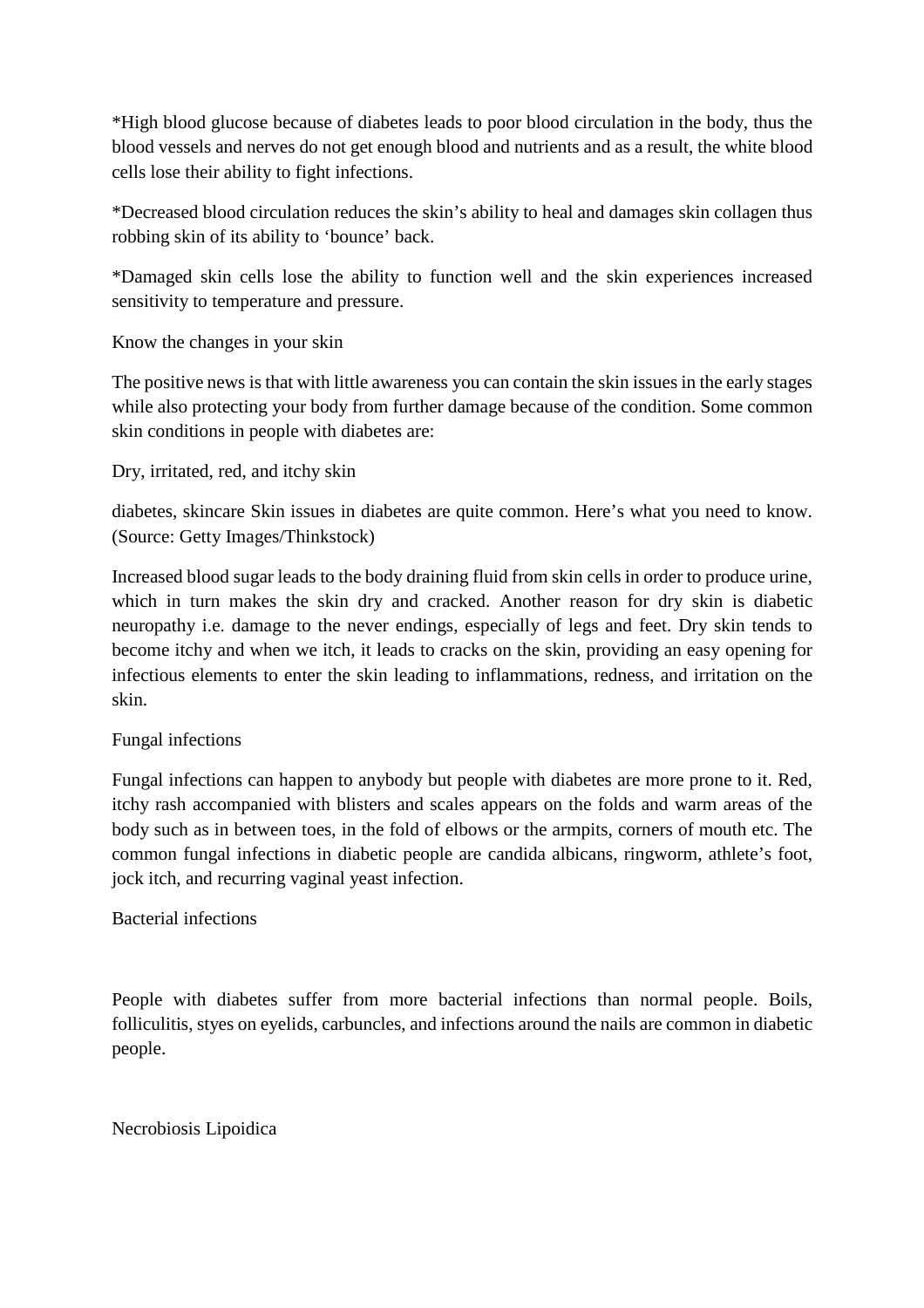Small sold bumps appear on the skin which look similar to pimples but if ignored, they turn into patches of swollen and hard skin with yellow or reddish brown colour. Other indications are shiny skin surrounding the bumps, painful itchy skin, and visible blood vessels.

Acanthosis nigricans

This is actually a pre-diabetes condition in which the skin of armpits, groin, or neck turns very dark, thick, and velvety. This condition can also affect elbows, hands, and knees.

Digital sclerosis

It has nothing to do with excessive use of digital devices but it can make it difficult for you to use them. Symptoms include tight waxy skin around on hands and stiff fingers. The hard thickening skin makes it difficult to move the fingers and the disease can spread to toes, upper arms, knees, ankles, and even elbows.

ALSO READ | Tips for diabetes patients to manage their blood sugar

Diabetic blisters

Diabetic neuropathy causes sudden blisters to appear on the skin around the elbows, feet, or legs. They are not painful and heal on their own.

Diabetic ulcers

High blood glucose levels causes damage to the nerves and make it harder for the body to recognise and heal wounds. Open sores and wounds especially those on feet take a long time to heal and often go unnoticed.

Diabetic dermopathy or shin spots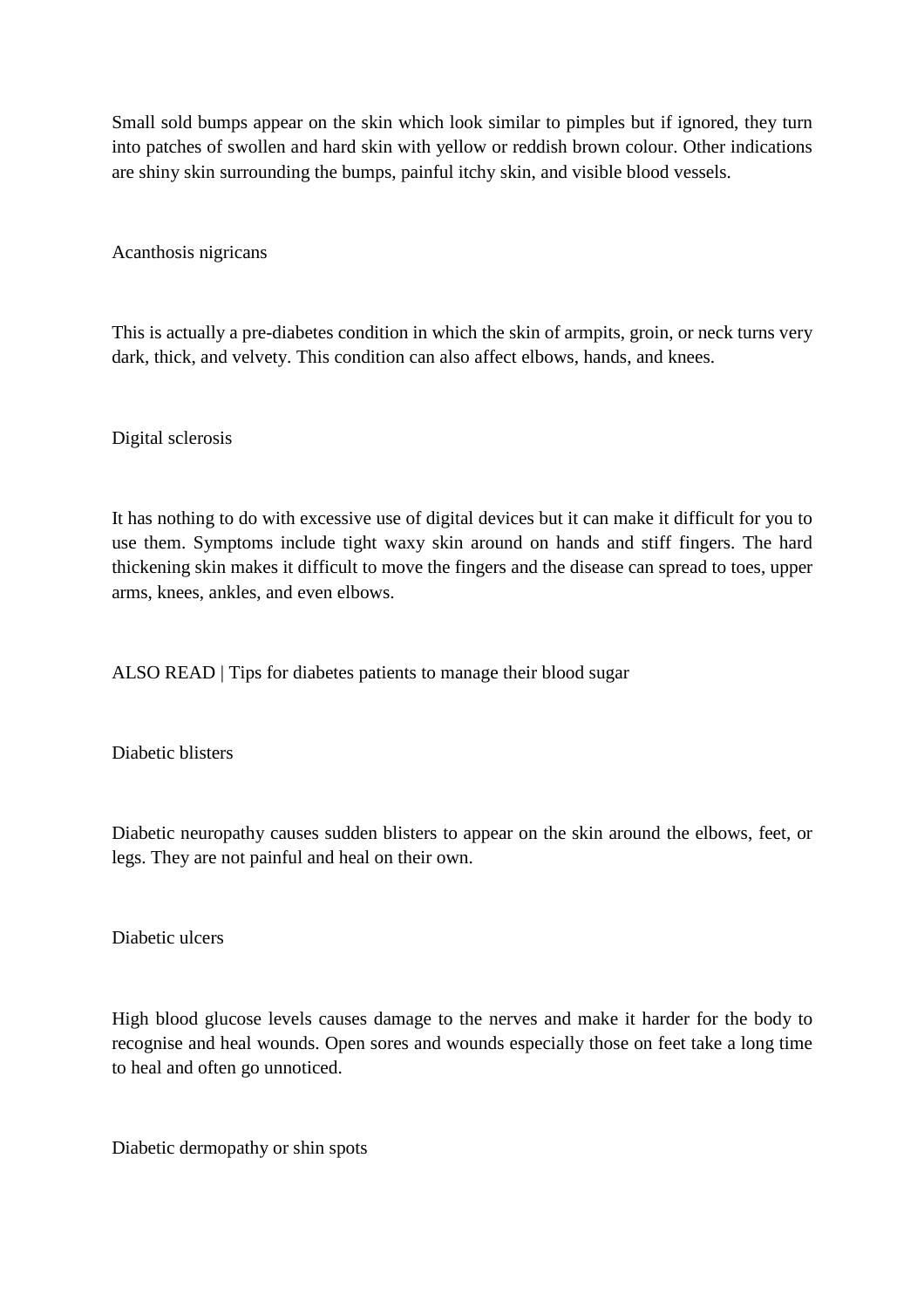Painless brown spots that look like sunspots appear near front of the legs. Some people also notice scales and depression in the skin. This condition happens because of changes in blood vessels.

Yellow patches around the eyelids

These are an indication of poorly managed diabetes. These patches often indicate high-fat levels in blood.

Atherosclerosis

This condition causes thickening of blood vessels leading to loss of hair, thinning, shiny skin, thickened and discoloured toenails, and slow healing of wounds.

People with history of diabetes in the family should also be on a look for symptoms of Vitiligo and Psoriasis.

Diabetes, genetic risk score Diabetes, Type 1 Diabetes, Diabetes research Here's how you can take care of your skin troubles when you have diabetes or at risk of it. (Source: Getty Images/Thinkstock)

Regular medication, exercise, and a controlled diet to keep diabetes under control can help control most skin problems. Proper skincare can help keep the problems at bay

\*Keep skin clean and dry especially in the problem areas such as underarms, under the breasts, between toes and around the groin area.

\*Check your body regularly for any problems

\*Avoid a lot of hot showers.

\*Moisturise twice a day

\*Use lip balm regularly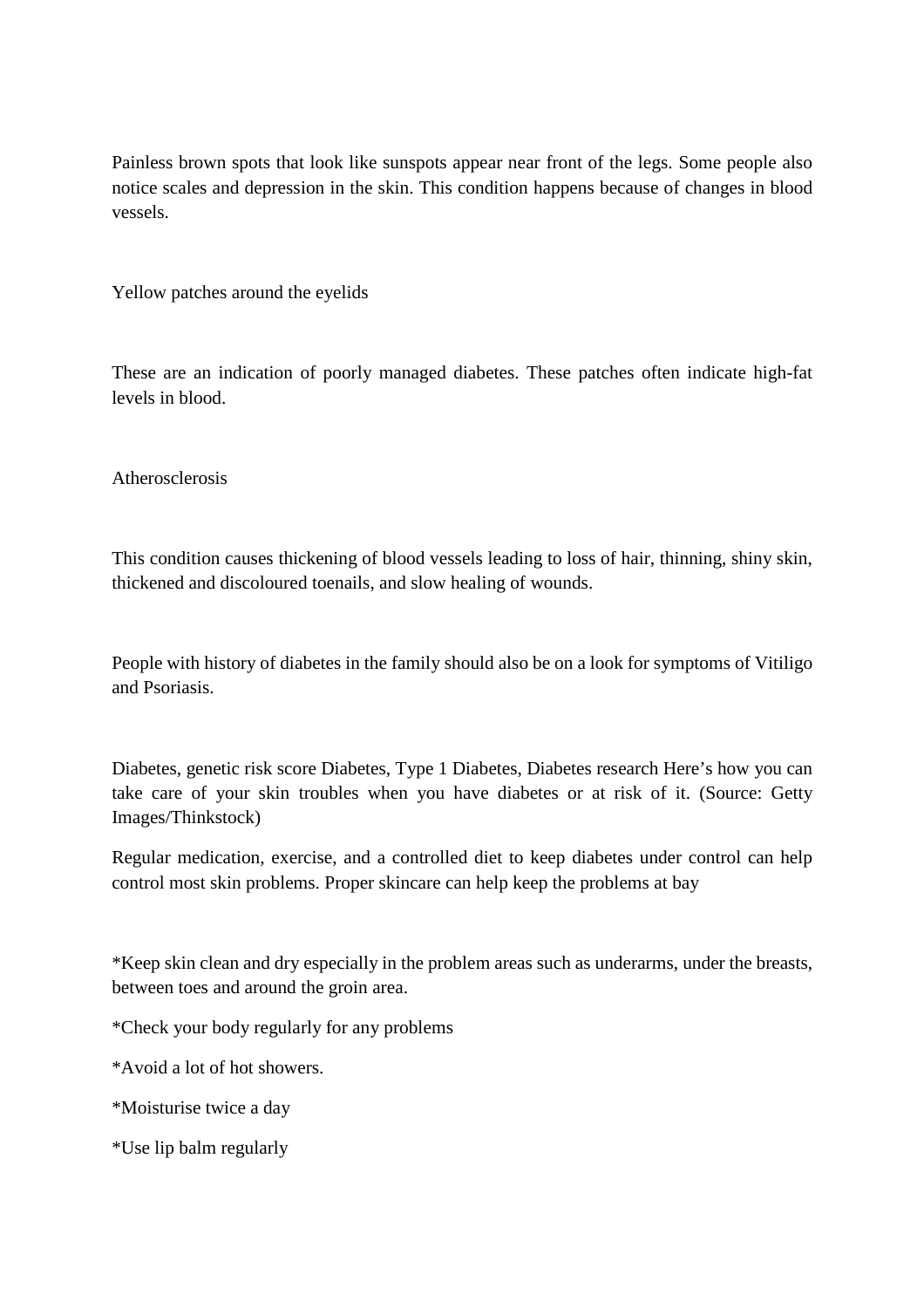\*Treat wound immediately

\*Drink lots of water

\*Do not pop a blister or try to shave a skin tag

\*Wear an SPF 40 sunscreen every day

\*Treat the cuts and wounds immediately

\*Include foods such as cinnamon, jamun, aloe vera, berries, tomato and amla, curd, lemongrass etc. in your diet

Home remedies

\*Use a skin pack made of mixing two tablespoons of honey with half teaspoon of turmeric. Apply on skin and let it sit for 15-20 minutes. Honey moisturises the skin and turmeric helps fight infections.

\*Apply ghee on the lips and areas around it to prevent the lips from chapping and corners becoming too dry.

\*Keep the skin moist by using oatmeal paste on the skin. Colloidal oatmeal also helps control itching on the skin.

\*Add a quarter cup of baking soda to a warm bath. This will help relieve some fungal infections.

\*Mix some tea tree oil with your regular moisturiser or add a few drops to virgin coconut oil. Tea tree oil helps contain itchy rashes.

Note: Consult your dermatologist to know more about correct skin management with diabetes. Do not ignore the skin condition for long such that it becomes difficult to treat.

Delhi News

JNUSU petitions CJI on Stan Swamy's 'custodial death', demands judicial inquiry

Show-cause notice to SHO missing during Delhi Police Commissioner's surprise night patrol

In Palwal, oxygen production plant, increase in beds to tackle possible third Covid wave

CLICK HERE FOR MORE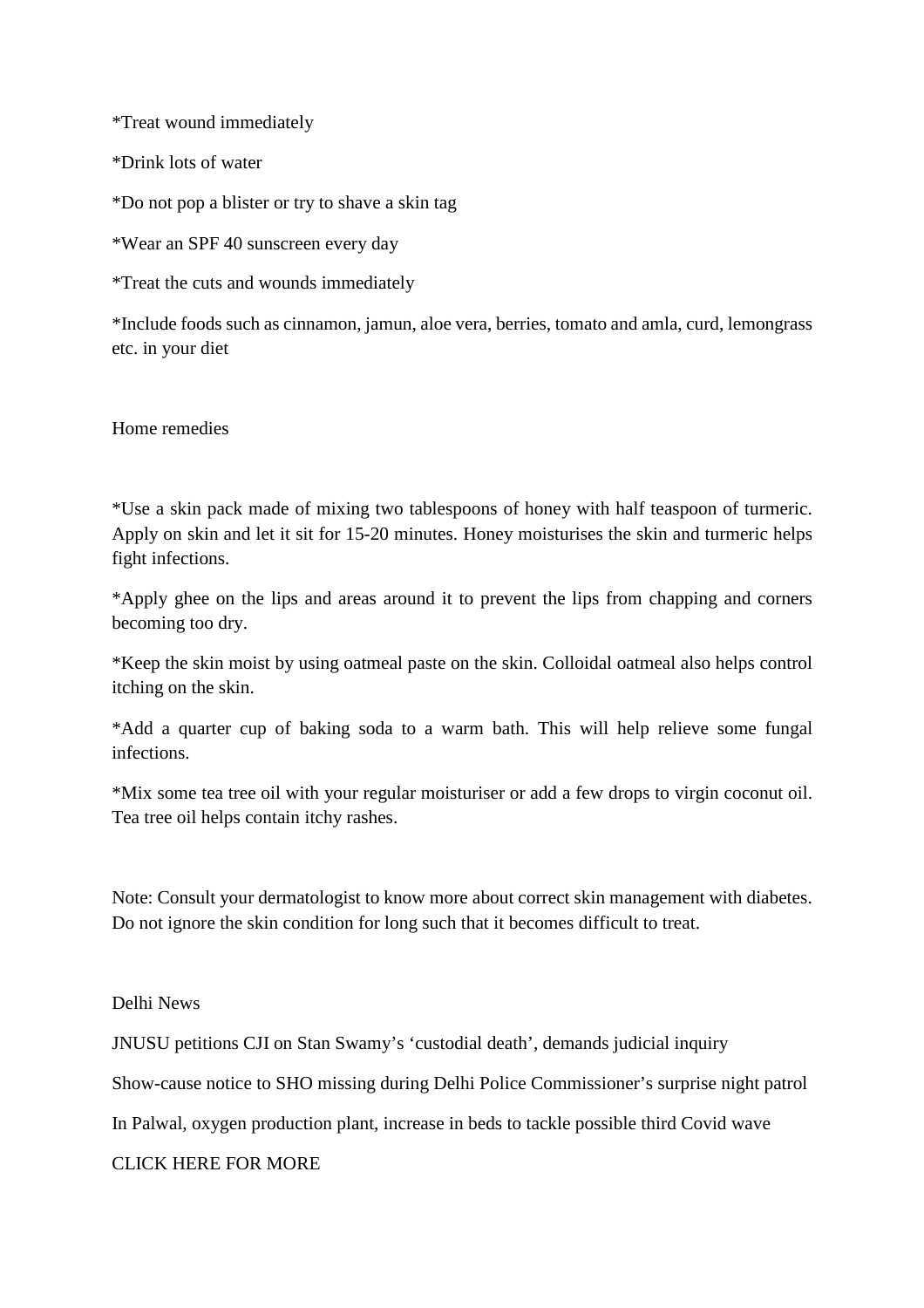For more lifestyle news, follow us: Twitter: lifestyle\_ie | Facebook: IE Lifestyle | Instagram: ie\_lifestyle

#### **Citrus fruits boost immunity**

#### **Covid-19: How do citrus fruits boost immunity? (The Indian Express: 20210706)**

https://indianexpress.com/article/lifestyle/health/covid-19-how-do-citrus-fruits-boostimmunity-7389952/

A dietician says it is advisable to consume at least 100 grams of citrus fruits daily, both during and post-Covid

citrus fruits, citrus fruits and health, citrus fruits during Covid pandemic, citrus fruits during Covid recovery, citrus fruits for health and immunity, indian express newsCitrus fruits are strong immune boosters. (Photo: Pixabay)

In the pandemic, it has become very clear that when it comes to health, a nutritious diet and mindful eating, along with regular exercise, can help a person lead a good life. At this time, the focus has especially been more on fresh and seasonal fruits and vegetables.

Apeksha Ekbote, the chief dietician at NephroPlus, says citrus fruits are an excellent source of vitamin C, which is a powerful antioxidant, fighting free radicals in our blood, thereby reducing oxidative stress.

Amid the pandemic, how can they boost immunity?

According to Ekbote, vitamin C helps in increased production of white blood cells which help fight infections. "Citrus fruits such as oranges, pineapple, sweet lime, lemon, kiwi, guava are rich in vitamin C. Apart from these, the most neglected fruit — amla/Indian gooseberry — has the highest vitamin C content. Amla has 20 times more vitamin C than orange."

ALSO READ |From treating cold to relieving constipation: The many benefits of immunityboosting garlic milk

She says citrus fruits are strong immune boosters, as they "help remove the foreign body that attacks our human system in the form of bacteria, viruses etc."

citrus fruits, citrus fruits and health, citrus fruits during Covid pandemic, citrus fruits during Covid recovery, citrus fruits for health and immunity, indian express news Amla/Indian gooseberry is believed to have the highest vitamin C content. (Photo: Pixabay)

"Vitamin C is essential for our body as it supports cellular functions of our innate and adaptive immune system. The Covid-19 virus is a foreign body which, when attacked, causes oxidative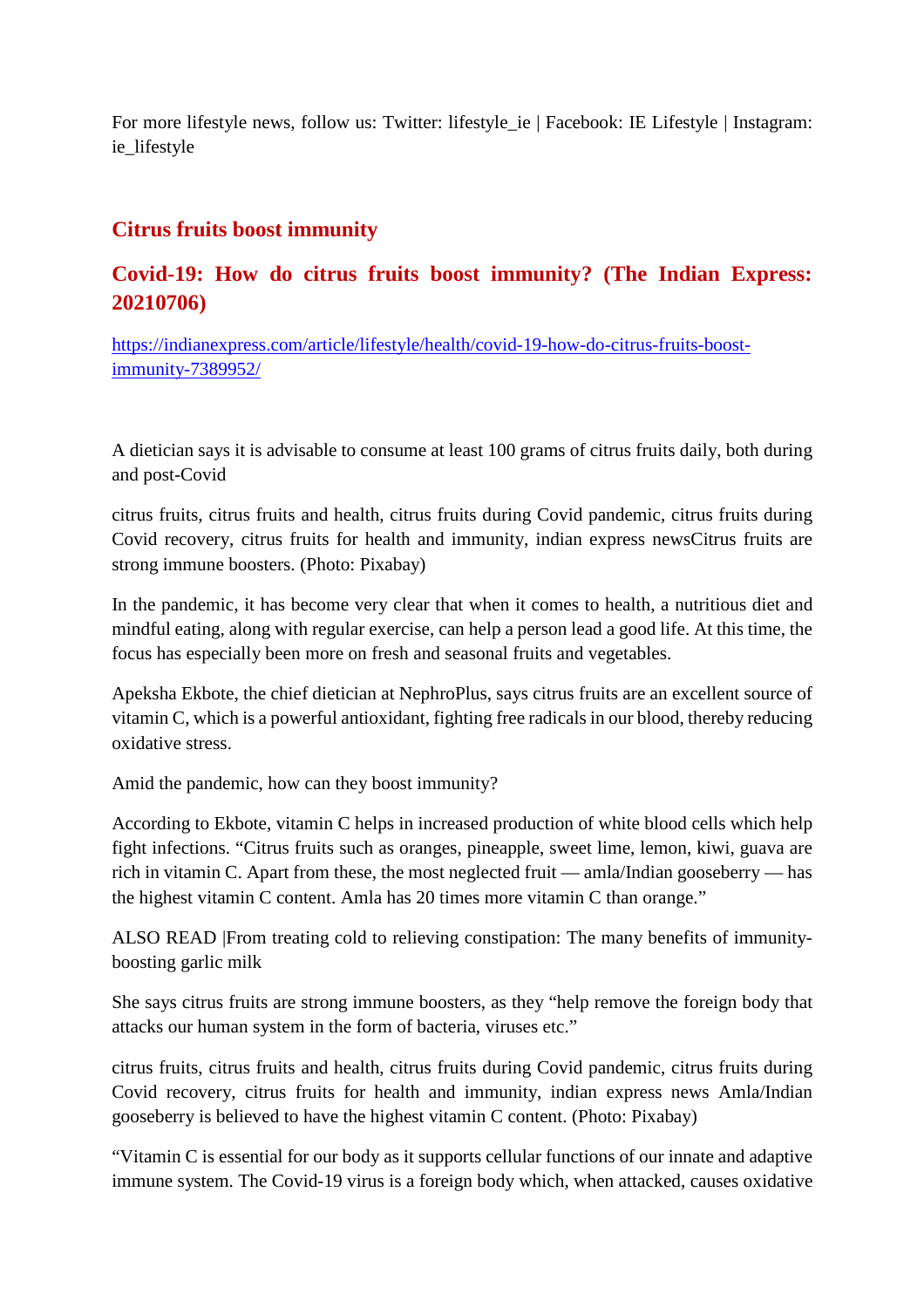stress, lowering a person's immunity. Vitamin C helps stimulate the formation of antibodies," she continues.

Ekbote also says that research shows that for severe infections — including sepsis, trauma and acute respiratory distress syndrome (ARDS) — high dose intravenous vitamin C treatment has been shown to significantly improve symptoms in patients.

"It is, therefore, advisable to consume at least 100 grams of citrus fruits daily, both during and post Covid, to get the required vitamin C and boost immunity," the dietician concludes.

#### **Prenatal yoga**

### **Prenatal yoga: Geeta Basra does easy asanas to open up hips, strengthen core? (The Indian Express: 20210706)**

https://indianexpress.com/article/lifestyle/fitness/prenatal-yoga-geeta-basra-easy-asanas-hipsstrengthen-core-guidance-7375025/

"Any form of exercise is only advised after you have been given permission from your gyneacologist," said Geeta Basra

geeta basra, fitness news, geeta basra pregnancy, prenatal yoga poses, how to avoid disgestive issues during pregnancy, constipation pregnancy, indianexpress.com, indianexpress, yoga poses to avoid constipation, geeta basra prenatal yoga,Geeta Basra shared some easy exercises to do during pregnancy. (Source: Geeta Basra/Instagram; designed by Nishant Jha)

Pregnancy is a blissful time for moms-to-be. But it also comes with its own set of challenges. However, gynaecologists are quick to point out that fitness coupled with a proper diet can help women to have a safe pregnancy and also recover quickly after delivery.

Yoga is known to be immensely helpful for holistic development, and especially the overall well-being of mothers-to-be when practiced under guidance and with permission from the treating gynaecologist.

Here's actor Geeta Basra showing us some suave prenatal moves as she prepares for the arrival of her second child.

She can be seen doing postures that strengthen the pelvic region, hips, and core, which are the emphasis areas during childbirth.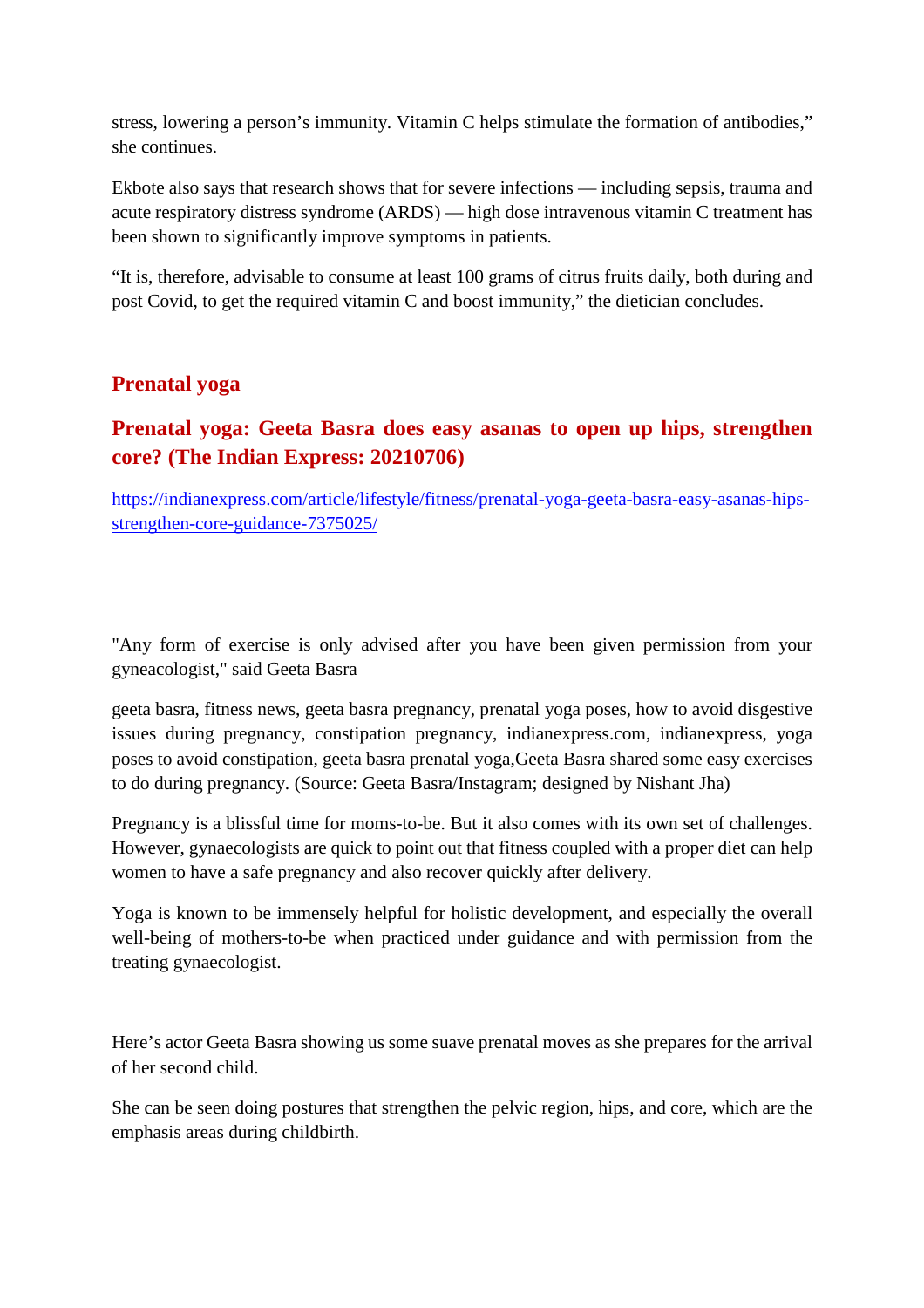Here's what she said: "This final prenatal yoga video shows a few asanas to end our workout with to relax and cool down our body. Then, I will be showing you some safe pranayamas, which is not only extremely beneficial during pregnancy but also important."

Some of the asanas include Garland pose, Butterfly, and Camel Pose.

According to Basra, here are the benefits:

Malasana or Garland Pose

The squat pose will help to open up the hips and lengthen the muscles of the pelvic floor. Constipation is common in pregnancy and this pose can help aid in digestion. Don't hold a squat pose if your baby is breech and you are 34 weeks or more.

Ustrasana or Camel Pose

This modified pose is a lovely supported backward bend, great for opening up the shoulders, chest, and hips during your pregnant months.

It also brings a deep stretch to the quads, across the knees, and into the pelvis. "Having flexible legs will help to prevent strain or injuries when pushing your baby out," she mentioned.

ALSO READ |Prenatal yoga: Geeta Basra shows how to keep fit during pregnancy with these standing asanas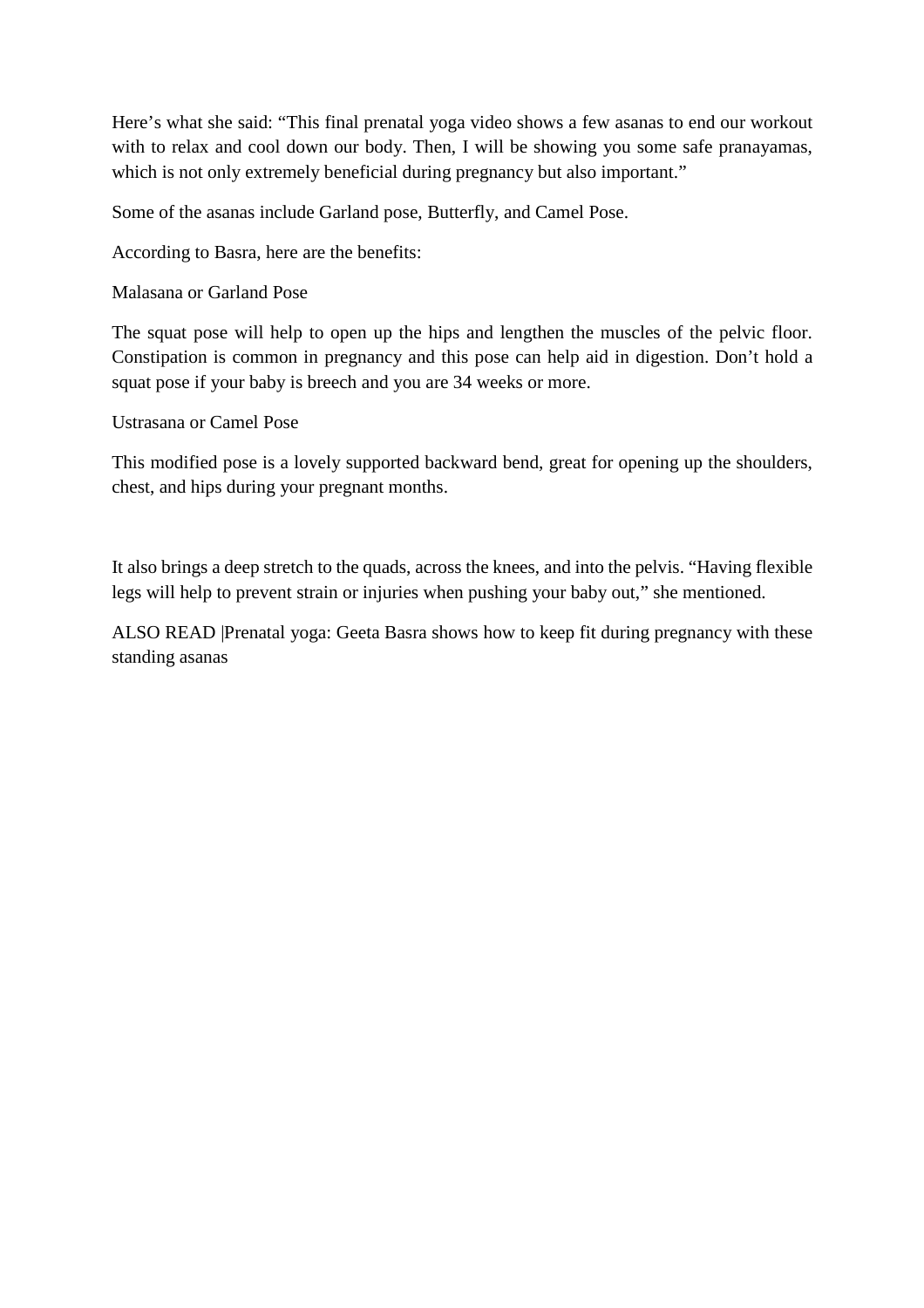#### **Vaccination (Hindustan: 20210706)**

https://epaper.livehindustan.com/imageview\_905435\_110269622\_4\_1\_06-07- 2021 0<sup>i</sup> 1 sf.html

# दिल्ली में टीके का टोटा, नोएडा में लगी कतारें

दिल्ली–एनसीआर में टीकों की कमी का असर फिर दिखने लगा है। राजधानी दिल्ली में सोमवार को 80 हजार लोगों ने टीका लगवाया। अधिकारियों के अनुसार, अब यहां केवल एक दिन का स्टॉक बचा है । वहीं, नोएडा और गाजियाबाद में भी टीकों की कमी के चलते बदइंतजामी देखने को मिली। नोएडा में लोगों की लंबी–लंबी कतारें लगी रही वहीं, गाजियाबाद में वैक्सीन की होड में कई केंद्रों पर हंगामा हुआ।





नोएडा के जिला अस्पताल में सोमवार को टीकाकरण के लिए लंबी कतार लगी रही। सामाजिक दरी का भी पालन नहीं दिखा। ● ईश्वर

#### **Coronavirus (Hindustan: 20210706)**

https://epaper.livehindustan.com/imageview\_905435\_110272770\_4\_1\_06-07-2021\_0\_i\_1\_sf.html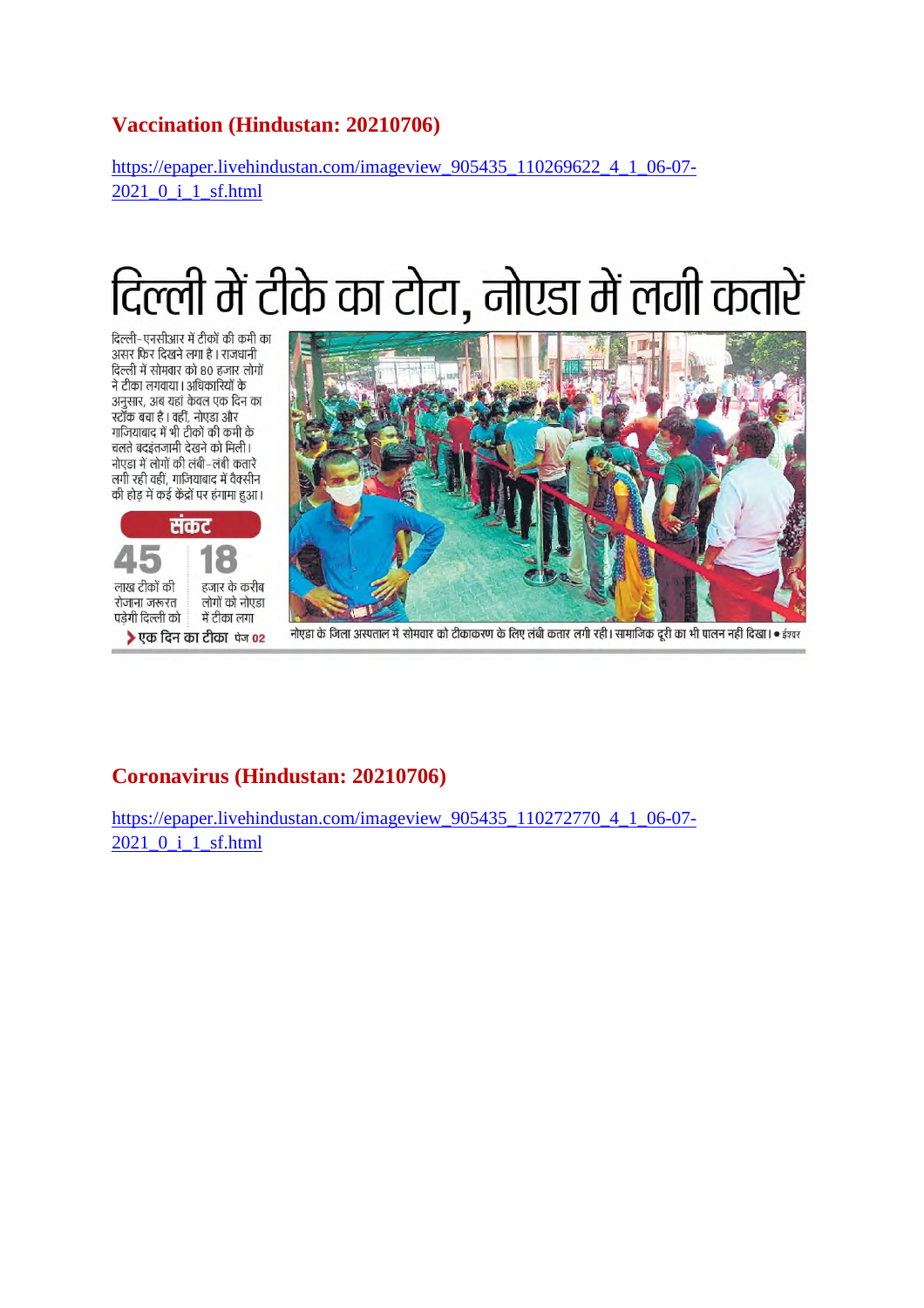#### एम्स ने भारत समेत १० देशों के २२,९९६ बच्चों पर हुए १५ शोध का विश्लेषण किया, ४२ फीसदी बच्चों को अवसाद ने घेरा अलग ना के कारण तनाव म एक कोरोना महामारी का बच्चों पर नई दिल्ली | हेमंत राजौरा  $30.8\%$ समस्याएं जो सामने आईं 79.4% बुरा मानसिक असर देखा गया बच्चों पर महामारी और कोरोना महामारी और पृथकवास के

नियमों के वजह से बच्चों के मानसिक स्वस्थ्य पर बुरा प्रभाव पड रहा है। हाल यह है कि कोरोना महामारी की वजह से 41.7% बच्चे अवसाद का शिकार हुए हैं जबकि 34.5% बच्चों में तनाव के लक्षण देखे गए हैं।वहीं 79.4% बच्चों पर नकारात्मक प्रभाव पड़ा है।

एम्स के डॉक्टरों ने बच्चों पर हुए अलग- अलग 15 शोध के विश्लेषण के अध्ययन के बाद यह दावा किया है। इन शोध में भारत समेत 10 देशों के 22,996 बच्चों



को शामिल किया गया था। इस विश्लेषण वाले अध्ययन की सहलेखक और एम्स की बाल रोग विभाग की प्रोफेसर डॉक्टर शेफाली गुलाटी ने बताया कि बच्चों पर महामारी के बड़े मानसिक दुष्प्रभाव दिखाई दिए हैं। अध्ययन में शामिल



42.3% बच्चों में चिड़चिड़ापन और 30.8% बच्चों में ध्यान न लगने की समस्या जैसे लक्षण भी देखे गए। 22% बच्चों को कोरोना से भय **लगा** : कोरोना महामारी में अपनों को खो देने का डर, परिवार की आर्थिक

स्थिति, परिजनों की नौकरी जाने और

पृथकवास का .<br>नकारात्मक प्रभाव पडा  $35.2%$ बच्चों की नींद खराब हो गई और नींद न आने जैसी समस्या हो गयी।

बीमार पड़ जाने का डर भी बच्चों में साफ देखा गया। अध्ययन में शामिल 79.4% बच्चों पर महामारी और पृथकवास का नकारात्मक प्रभाव पड़ा और 22.5% को कोरोना की वजह से काफी भय लगा। एम्स के मनोचिकित्सा विभाग के

है। उनमें तनाव, अवसाद, चिड़चिड़ापन और अनिद्रा के लक्षण देखे गए हैं। स्वस्थ्य समितियों और अधिकारियों को बच्चों के बेहतर मानसिक स्वास्थ्य के लिए जरूरी कदम उठाने होंगे। –प्रोफेसर शेफाली गुलाटी, एम्स

> डॉक्टर जसवंत जांगड़ा ने कहा कि अगर बच्चों में अकेले रहने, ज्यादा सोने या बिल्कुल न सोने, खाना कम या अधिक खाने, चिड़चिड़ेपन जैसे लक्षण दिखें तो उनकी काउँसिलिंग करें। लक्षण ज्यादा दिन तक रहते हैं तो मनोचिकित्सक की सलाह लें।

#### **Infection (Hindustan: 20210706)**

https://epaper.livehindustan.com/imageview 905435 110272126 4 1 06-07-2021 0 i 1 sf.html

 $\cap$ 

 $\circ$